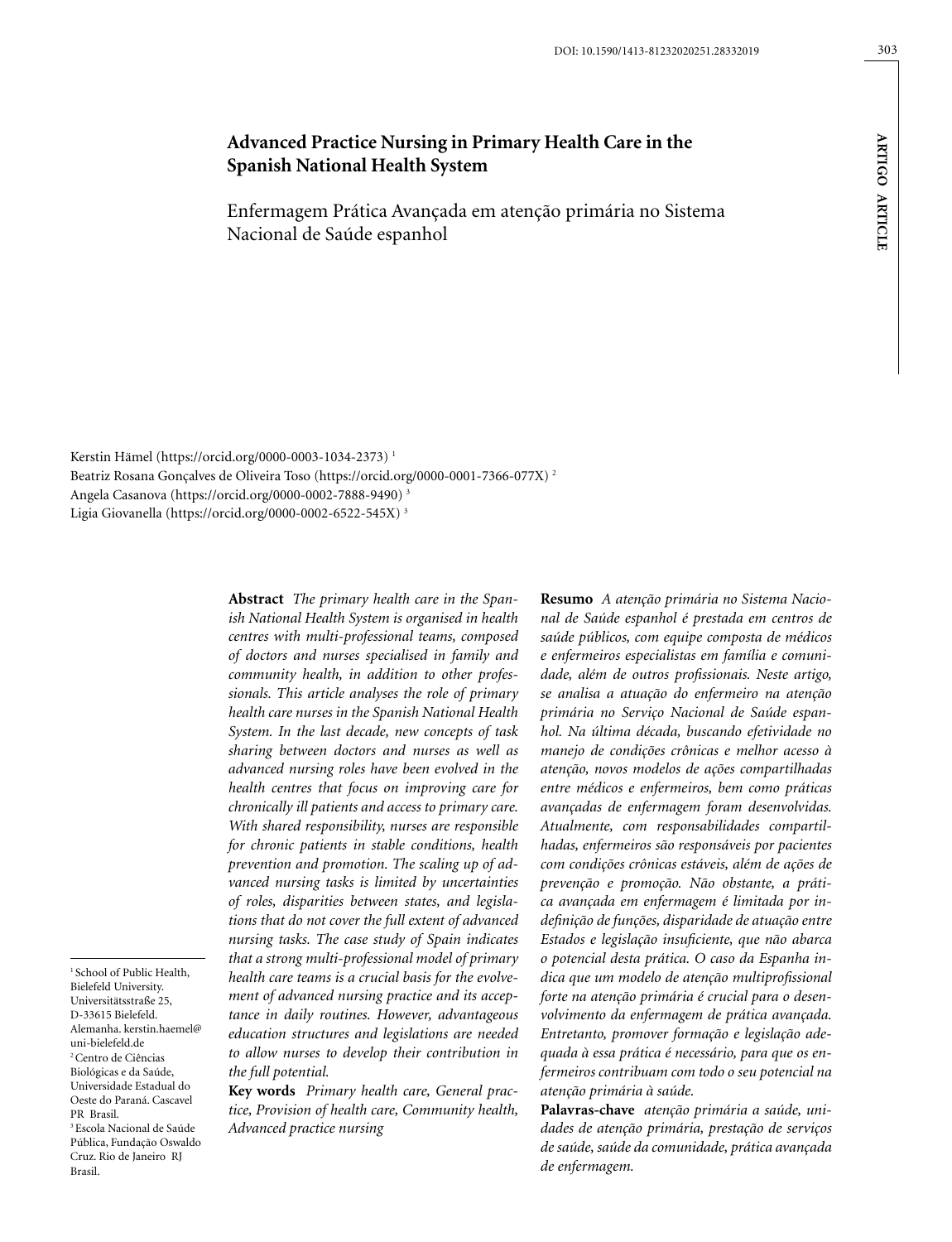# **Introduction**

The Spanish National Health System (NHS) provides universal coverage and free access to health care for the population in Spain on a tax-based funding. Its establishment in the year 1986 was accompanied by the goal to transform health care delivery from a hospital-driven to a primary health care centred model<sup>1,2</sup>. Today, primary health care (PHC) centres are building a dense network throughout the country. They are organised around a multi-professional team, providing preventive, curative and rehabilitative care, and, moreover, assuming a gatekeeping function to navigate the patient through the health system<sup>3-5</sup>. The primary health care teams are composed mainly by physicians and nurses, both specialised in the field of family and community medicine<sup>5,6</sup>.

Today, the PHC in Spain is one of the strongest in Europe<sup>7,8</sup>. Accessibility, continuity of care and coordination are guaranteed at a high level; the primary care services provided are comprehensive. Compared to other countries in Europe, the PHC in Spain is supported by beneficial governance, sufficient economic conditions, and qualification of the workforce *for* primary care5,7,8. However, the Spanish NHS is decentralised, each of the 17 states (Autonomous Communities, CCAA), having developed own legislation and plans with some differences between CCAA Health Services.

Recently, the NHS in Spain has been challenged in many ways. Budgets for health care have fallen as a result of the economic crisis after 20089 and the share of primary care spending on the overall public expenditure for health care has decreased<sup>6</sup>. On the other hand, there have been a change and increase in the need for primary health care as a result of accelerating demographic ageing and an increase in chronic diseases among the Spanish population<sup>10</sup>. In order to deal with these and related challenges, a further development of primary care is being discussed presently, which aims at the organisational integration of primary care and secondary care<sup>6</sup>, new concepts of team cooperation in the health centres as well as the testing of new task sharing between the health professions in the centres<sup>11</sup>. The focus here has been placed particularly on possibilities for further developing the tasks and roles of nurses in primary care. This follows the growing evidence that nurses can make a significant contribution to better meet the new and complex health needs of the population<sup>12,13</sup>.

Spain does not stand alone in this development. Internationally, there are many initiatives to expand the functions of nursing, giving nurses greater autonomy in providing patient care – by assigning new tasks, e.g. preventive health care, to PHC nurses and also by task shifting from doctors to nurses<sup>14</sup>. A recent Cochrane review reports that task shifting from doctors to nurses is one strategy used to improve access, efficiency and quality of primary health care<sup>15</sup>.

The review investigated what impact nurses working as substitutes for primary care doctors had on patient outcomes, processes of care, and utilisation. It concludes that, compared with doctors, qualified nurses probably provide equal or possibly even better quality of care and health outcomes. With nurses, levels of patient satisfaction are likely to be higher, consultations to last longer and return visits to be attended slightly more frequently than with doctors<sup>15</sup>. However, there still lacks research on the specific contribution of nurses to the PHC in Spain and its prospects.

The goal of this article is to describe and analyse the role of PHC nurses in the Spanish National Health System (NHS). Below, we will begin with an outline of the NHS organisation. Then, a closer look at the PHC organisation will be taken, and nurses' roles, nursing tasks and interprofessional collaboration in the PHC teams will be discussed. Lastly, progress made in Advanced Practice Nursing study programs and implementation of newly the established profession will be evaluated, and developing prospects and constraints discussed.

#### **The National Health System in Spain**

Spain is a country of high socioeconomic level with 46.5 million inhabitants and good health results. Some of Spain's social, economic and health indicators are presented in Table 1.

The Spanish National Health System (NHS) migrate from a Bismarckian model of social insurance to a Beveridgian model of National Health Service with universal access and fiscal financing16. In the process of democratisation after the dictatorship of Franco, there was a transformation of the political-territorial organisation<sup>17</sup>, where health politics were decentralized aiming at transferring health care responsibilities to the Autonomous Communities, in a process completed in 2002, reaching all CCAA, so health care in Spain was regionalised<sup>4</sup>.

The CCAA have autonomy in the budgetary management of central government financial transfers, with jurisdiction to coordinate the network of health services in their territory<sup>18</sup>. Consequently, each CCAA has created a Health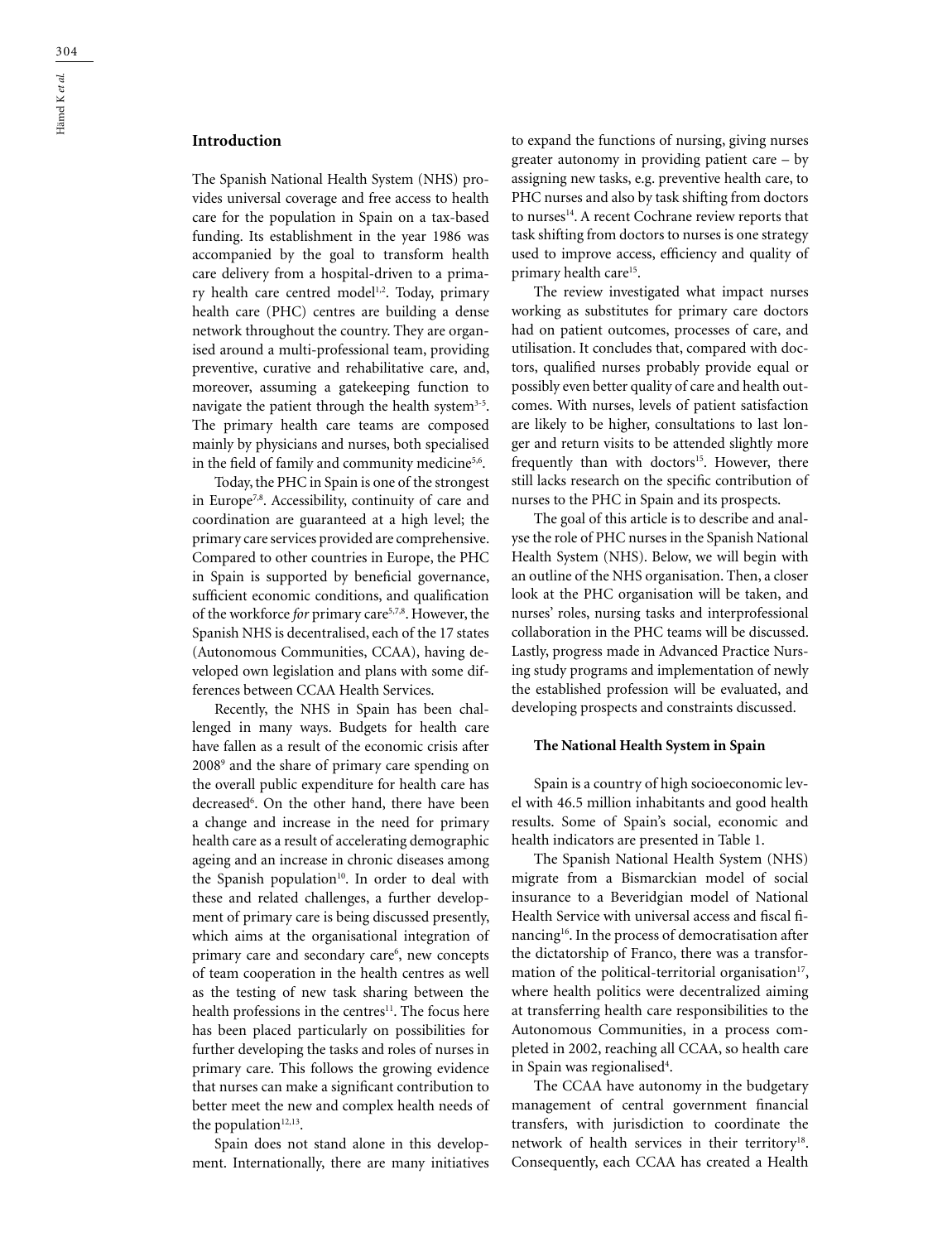**Table 1.** Selected economic, demographic and health indicators, Spain, 2017\*.

| Indicators                                                                                                  | Data     |  |
|-------------------------------------------------------------------------------------------------------------|----------|--|
| Demographic                                                                                                 |          |  |
| Total population (millions of inhabitants 2017) <sup>1</sup>                                                | 46,549   |  |
| % Population 65 years and $+$ <sup>1</sup>                                                                  | 19.0%    |  |
| Life expectancy at birth $(2017)$                                                                           | 83.4     |  |
| Male                                                                                                        | 80.4     |  |
| Female                                                                                                      | 86.2     |  |
| Infant mortality rate per 1000 live births $(2016)^1$                                                       | 2.7      |  |
| Human Development Index (2017) <sup>2</sup>                                                                 | 0.891    |  |
| Gini Index $(2016)^3$                                                                                       | 0.345    |  |
| Macroeconomic and health expenditure                                                                        |          |  |
| GDP (US\$/capita) $(2018)^3$                                                                                | 40,846   |  |
| Government expenditure on health as % of GDP $(2017)^3$                                                     | 6.3      |  |
| Government expenditure on health as % of total health expenditure (2017) <sup>3</sup>                       | 70.8%    |  |
| Public Health expenditure per capita in Euros (2016) <sup>3</sup>                                           | 1435.79  |  |
| Primary care expenditure as a share of total public health expenditure (2016) <sup>1</sup>                  | 13.67%   |  |
| Secondary care expenditure as a share of total public health expenditure (2016) <sup>1</sup>                |          |  |
| <b>Health resources</b>                                                                                     |          |  |
| Doctors (Total) per 1.000 inhabitants (2016) <sup>3</sup>                                                   | 3,80     |  |
| Nurses (Total) per 1 000 inhabitants (2016) <sup>3</sup>                                                    | 5,50     |  |
| Primary Care doctors per 1000 registered pop. (2016) <sup>1</sup>                                           | 0.77     |  |
| Primary Care Nurses per 1000 registered pop. (2016) <sup>1</sup>                                            | 0,65     |  |
| Specialist doctors per 1000 pop (2016) <sup>1</sup>                                                         | 1,90     |  |
| Nurses in secondary care per 1000 pop (2016) <sup>1</sup>                                                   | 3,27     |  |
| Public beds (2016)                                                                                          | 79.9%    |  |
| Accessibility                                                                                               |          |  |
| Waiting time for non-urgent surgical procedures (2017) <sup>1</sup>                                         | 106 days |  |
| Waiting time for medical specialist consultation. (2017) <sup>1</sup>                                       | 66 days  |  |
| Health care utilisation                                                                                     |          |  |
| Primary care consultations per capita for registered population (GP + Paediatricians) (2017) <sup>1</sup>   | 5.07     |  |
| Nurses primary care consultations per capita for registered population (2017) <sup>1</sup>                  | 2.87     |  |
| Specialist doctor consultations in NHS as a percent of the total consultations in Spain (2016) <sup>1</sup> | 80.9%    |  |
| Hospital admissions in the NHS as share of total hospital admissions (2016) <sup>1</sup>                    |          |  |

\* Or more recently year.

Sources: <sup>1</sup> INCLASNS<sup>19</sup>, <sup>2</sup> Statista<sup>20</sup>,<sup>3</sup> OECD Data Spain<sup>21</sup> elaborated by authors.

Service Department to manage health services under a regional health authority with some discrepancies between the states. This also includes the PHC introduced by a reform in 1984 that created multi-professional teams mainly composed of salaried general practitioners (GPs) and nurses who practice in full and exclusive dedication to the NHS, expanding and improving the health centres infrastructure and strengthening the function of GP as a gatekeeper $16$ .

Resolutions and decisions on general legislation, objectives and minimum requirements for healthcare services are defined at the national level. These nationwide regulations on health care – such as primary care – are specified by de-

tailed legislation and decisions of the 17 CCAA<sup>4</sup>. The Interterritorial Council of the NHS is constituted to promote the cohesion inside the system with the aim of equal health rights for all Spaniards. In addition, a common service portfolio was established in the NHS, in order to provide universal health care provision with similar quality throughout the national territory<sup>18</sup>. Beyond national standards, each CCAA can provide additional services, such as different models of care for chronically ill people, and adopt distinctive management structures for health care supply<sup>18</sup>.

However, measures taken following the economic crisis of 2008 resulted in restrictions on the service basket and an increase of co-pay-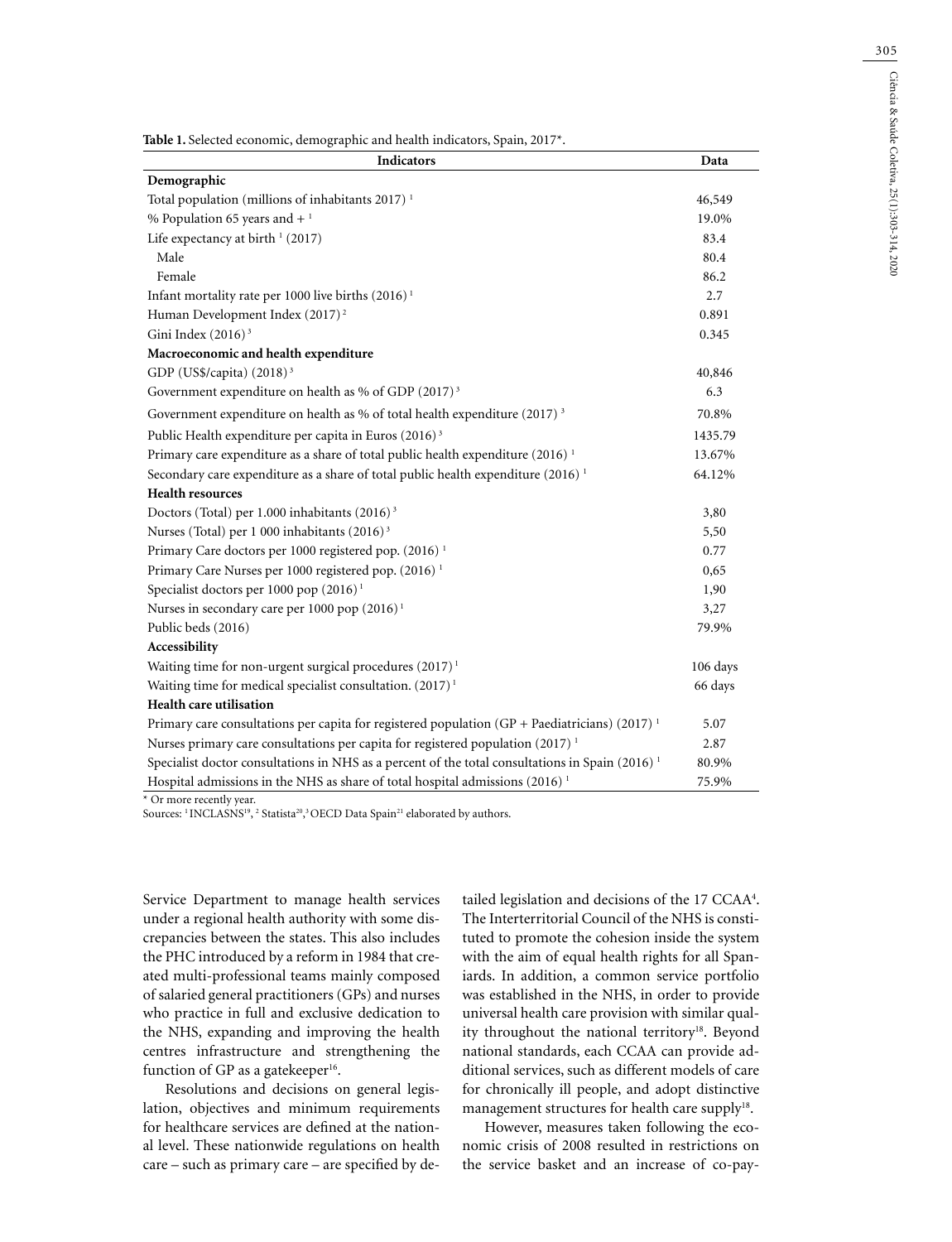ments for medicines<sup>9</sup>. Other changes in coverage rules of the NHS, including the exclusion of undocumented migrants from free access to health care, were abolished in 201822.

Each CCAA has an "Autonomous Health Service" organised regionally and territorialised in so-called Health Areas with  $\pm$  250,000 inhabitants constituted by  $\pm$  18 Basic Zones. The Basic Health Zone (population 5,000 to 25,000) is the territorial framework for PHC established as the basis for the NHS, with direct access to the population for providing integral and continuous care. In each zone, there is a health centre that is the first contact service, with a gatekeeping function for the specialised care provided in hospital outpatient clinics or specialty centres linked to the area's public hospital of the CCAA16.

The management of the Autonomous Health Services is based on program contracts that commission objectives, care models, activities, resources, budgets and evaluation systems and indicators. The service contract is negotiated for each level of care between the Autonomous Health Service and the management of the Health Areas, and with the health facilities in its territory<sup>23</sup>. Patient flows for specialised care, innovations, technical quality, patient safety and professional development are valued in program contracts. In Table 2, characteristics of the NHS in Spain are summarised.

#### **Primary Health Care in the NHS**

To access the NHS service regularly, people must register with a PHC centre, usually in their residence zone. In the health centre, each patient has a personal GP and nurse. Patients can choose both independently but, in most cases, doctors and nurses form fixed tandems in order to assume responsibility for a common patient base<sup>5,24</sup>. The entire population is assigned via patient lists to the PHC professionals. Each doctor is responsible for an average of 1,400 registered users. The ratio is slightly higher for the nursing staff. Differences in the patient load between the CCAAs are substantial (Table 2). The children up to 14 years old are assigned to a paediatrician with a list of 800 to 1,100 children, who, likewise, should collaborate closely with a paediatric  $nurse<sup>25,26</sup>$ .

In the year 2017, PHC doctors conducted 5.1, PHC nurses 2.9 consultations for each patient (see Table 2). Again, the distribution of doctors and nurses across CCAAs varies, from 0.63 to 1.1 doctors, and from 0.50 to 0.88 nurses per 1,000

registered people6 . The health professionals are employees of the CCAA and the PHC remuneration of doctors is based on salary plus per capita complement per registered user, adjusted according to age<sup>9</sup>.

The GP or paediatrician has the gatekeeping function to refer the patient to the specialised care. Some CCAA seek to promote the integration of management, services and multi-professional teams, e.g. through the formation of joint commissions for primary and specialised care, Integrated Health Care organisations, and other models<sup>27</sup>. Interconsultation strategies also have been adopted between primary and secondary care, with an emphasis on clinic management, transformed into objectives in program contracts established between care directorates and services management $23$ .

The primary health care infrastructure of the NHS encompasses a network of 3,039 health centres and 10,055 local health offices (consultorios locales)<sup>28</sup>. The vast majority of the PHC centres are managed and owned by the 17 CCAA, e.g. the Basque Public Health Service "Osakidetza" or the Andalusian Health Service "Servicio Andaluz de Salud". Health centres are established based on the requirement that all citizens should be able to reach a health centre within 15 minutes (30 at maximum)4 . Following regional health planning traditions services offered by the health centres are adjusted to the health needs of the targeted territorial population<sup>5</sup>.

In order to provide PHC services to rural communities, many centres provide local health offices as satellite contact points<sup>8</sup>. Hereby, health care centres benefit from active support of the municipality that can provide rooms and spaces for these facilities<sup>11</sup>. Head of the health centres are usually GPs with a reduced workload in medical care 4 . Nursing staff is rarely represented in leadership positions. However, recent trends show that nurses are surfacing in leadership positions in rural areas $^{11}$ .

Usually, the primary health centres' opening hours are from 8 to 21 hours or from 7 to 20 hours and vary depending on whether they are in urban or rural areas. Primary care emergency services located in some health centres provide urgent care to ensure a 24-hour service, seven days a week<sup>6</sup>.

The Spanish PHC encompasses acute and chronic care, health promotion and prevention activities, physiotherapy, mother and child care, mental health care, palliative care, medical counselling, and basic dental health services<sup>3,6</sup>.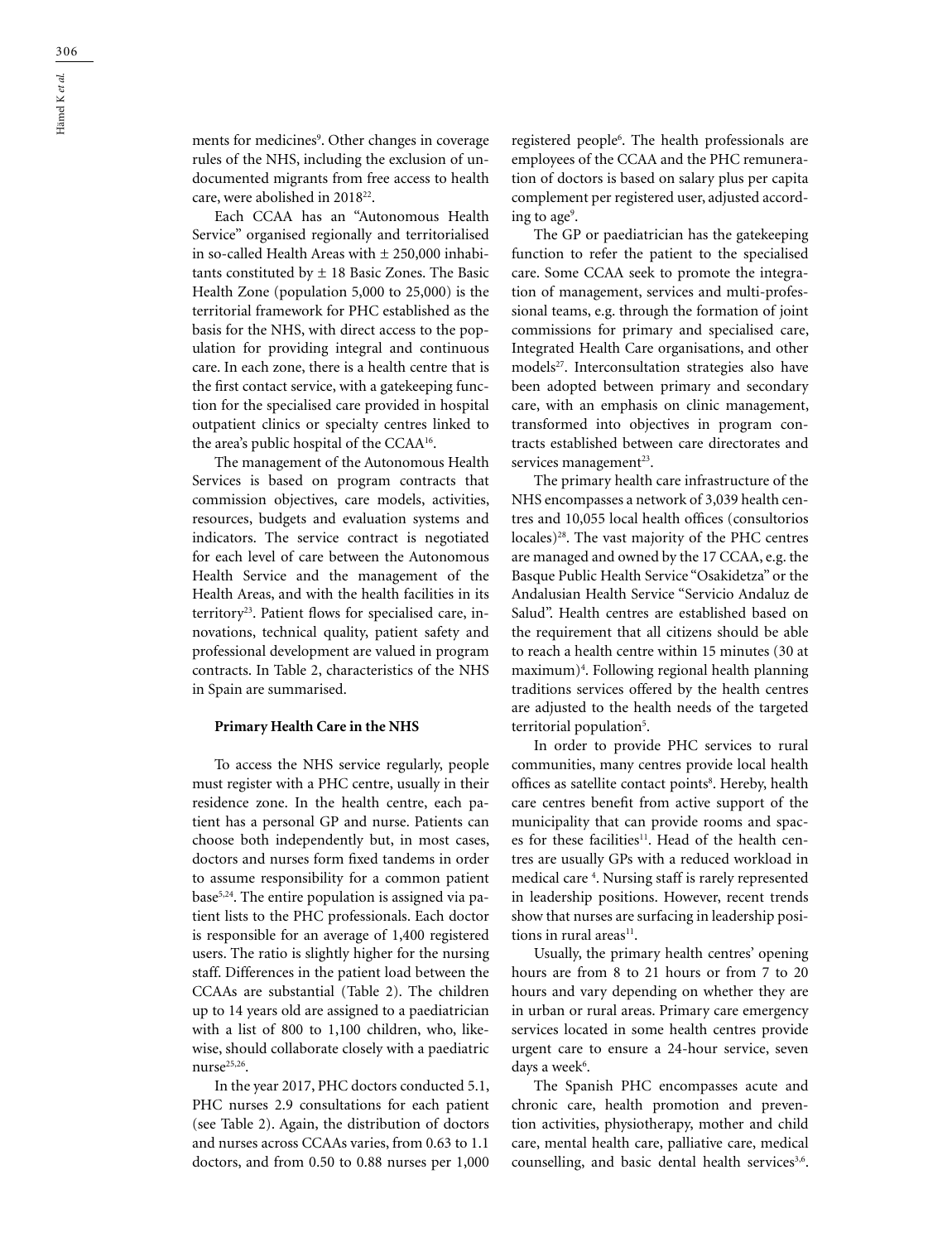| Table 2. Characteristics of the National Health System of Spain. |  |
|------------------------------------------------------------------|--|
|------------------------------------------------------------------|--|

| Characteristics                                                     | Data                            |
|---------------------------------------------------------------------|---------------------------------|
| Population with health coverage financed by public funds            | 100.0%                          |
| Predominant source of financing for public health expenditure       | Taxes                           |
| PHC with gate keeping function to specialised care                  | yes                             |
| Registration at a PHC centre                                        | Mandatory                       |
| Predominant mode of provision in primary and specialised care       | Public                          |
| Predominant organisation in primary care                            | Primary health care centres     |
| Predominant organisation in specialised ambulatory care             | Hospital outpatient departments |
| Portfolio of services defined at central level                      | yes                             |
| Freedom of choice of doctors in primary care                        | yes                             |
| Remuneration of doctors in primary care                             | Mix of salary and capitation    |
| Remuneration of doctors in outpatient specialised care and hospital | salary                          |
| List of population per GP $(Spain)^1$                               | $1,400$ users                   |
| List of population per GP $(CCAA)^1$                                | $900 - 1,500$ users             |
| List of population per PHC nurse $(Spain)^1$                        | $1,500$ users                   |
| List of population per PHC nurse (CCAA) <sup>1</sup>                | $1,100 - 1,800$ users           |
| List of population (0-14 years) per pediatrician $(CCAA)^1$         | 800 to 1,100 children           |

Sources: Gobierno de Espanã<sup>29</sup>, Sanchez Fernandez<sup>26</sup>, elaborated by authors.

PHC centres in Spain are equipped for minor surgery; they also have equipment for diagnostic purposes such as spirometers, electrocardiogram machines, retinal digital cameras, and first aid material5 . The multi-professional team can be augmented with paediatricians and paediatric nurses, physiotherapists, midwives, dentists, psychologists and social workers. The health professionals are supported by administrative staff and auxiliary nurses<sup>6</sup>.

Appointments can be made by phone, online or in person at the PHC centre. Additionally, patients have the choice to be seen by any of the health professionals in the PHC team where they are registered<sup>5</sup>. However, some PHC centres implemented a triage system in order to determine the urgency of the health problem of the patient and whether the patient should be consulted firstly by a GP or by a nurse $11$ .

Other initiatives target improving access to primary care at the time needed, since it has been criticised in Spain that no more than 36% of patients requiring care get a consultation the same day<sup>6</sup>. In Catalonia, a program for nurses providing same-day consultations for patients with minor illnesses at the PHC centres verifies the improvement of access to primary care<sup>30</sup>.

## **Roles and tasks of nurses and interprofessional collaboration in PHC**

The role of nurses in PHC has been mainly evolved around activities in the fields of health promotion, prevention, and chronic care. Nurses provide services during clinical appointments (scheduled or walk-in) in the health centres and at patients' homes for people mobility issues; additionally, they organise and conduct activities in group settings at the health centre, e.g. diabetes groups, and in the community, e.g. health promotion in schools<sup>24,31</sup>; however, the latter activities differ in scope and format across the CCAA31. In all these settings, the nurses take on responsibilities in the areas of diagnosis, therapeutics, health promotion, disease prevention, care, teaching and researching, which have been either delegated to them, or they have embraced autonomously<sup>32</sup>.

Nurses have gained increasing responsibilities in chronic care, acting as a key contact partners for the patients, ensuring regular examinations and providing continuous care and support for people with chronic diseases $24,31,32$ . At the consultation, nurses usually conduct a comprehensive assessment, including the patient's social and health situation, lifestyle and health-related behaviour, health status and the promotion of self-management support. Furthermore, nurses are authorised and qualified to enjoin diagnostic procedures, such as blood tests or ultrasound examinations on their own<sup>5</sup>.

Today, the nurses play a vital role in chronic disease management of patients with diabetes and hypertension, and have critical roles in control and monitoring risk factors, as well as assessing the effect of treatments and medications<sup>33,34</sup>.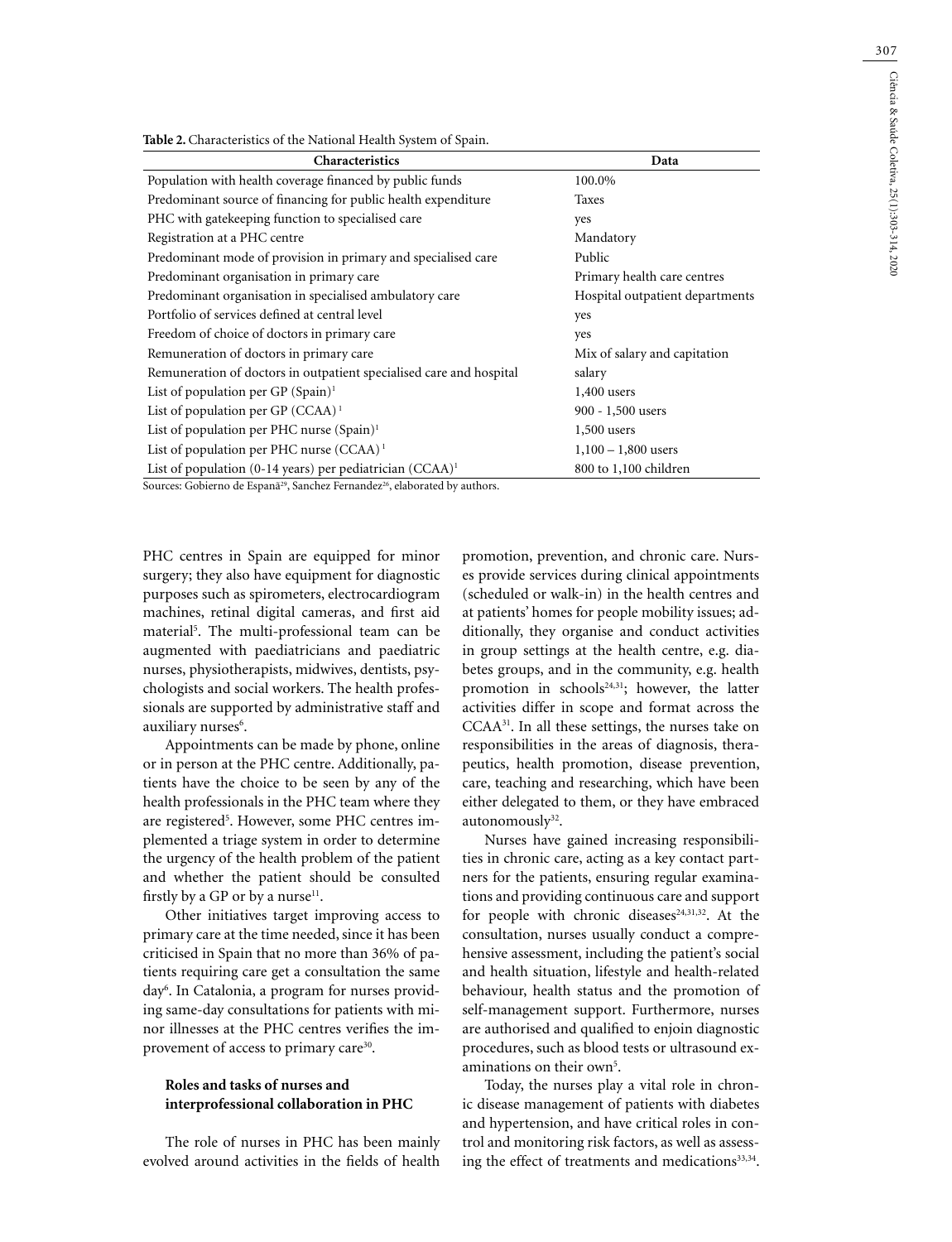They have a large degree of autonomy in the decision-making process and the care of patients<sup>5</sup>, but autonomy is different among CCAA.

In Spain, the teamwork of GPs and nurses and shared responsibility for patients is seen as a crucial point for high quality and continuing personal care. In most cases, one GP and one nurse work together for the same patient base<sup>24</sup>. According to this concept of shared responsibility, GPs treat primarily the acutely ill and unstable chronic patients; nurses are responsible for chronic patients in stable conditions, besides health prevention and promotion<sup>32</sup>.

Collaboration between nurses and GPs intensifies with the complexity of the patient's needs since advanced therapy requires more detailed planning. For example, when dealing with immobile patients with complex health needs, joint visits at patient's home may be arranged<sup>5,24</sup>. If needed, other professionals in the teams may become involved, for example, social workers<sup>4</sup>. Hämel and Vössing<sup>24</sup> conclude in a qualitative study that there is a strong commitment to teamwork by nurses and physicians in primary care teams.

This commitment has been encouraged in the Spanish PHC over the years by beneficial structures for team development. Current visions of the future are that doctors and nurses should integrate their competences to the point that they may provide care as equal partners. In this context, several PHC teams, aiming to improve patient care especially for the chronic patients, initiated new models of care division between doctors and nurses comprising advanced tasks and new roles for nurses in the teams $24$ .

## **Education of nurses and Advanced Practice Nursing (APN)**

To prepare nurses for advanced practice tasks and roles, appropriate study programs in nursing are needed, which help nurses to evolve their competences<sup>12</sup>. The prerequisite for the today's role enhancement nurses in Spain was the introduction of nursing education as a 3-year study program at the university level in 1977. To develop PHC, the programs established primary/ community health and gerontological nursing as mandatory undergraduate study courses for nurses<sup>32,35</sup>.

As part of the efforts to fulfil the criteria of the European Higher Education Area (EHEA)<sup>36</sup>, a common set of commitments to higher education in Europe, Spanish nursing education has

evolved further in the last decade, from a 3-year diploma to a 4-year degree study program. The current program prepares nurses to achieve a high-competence level in clinical nursing, research and methodology<sup>31</sup>. Chiefly, master's degrees, nursing specialties, and doctoral programs have been introduced in the last decade. Since 2011, nurses have access to a 2-year governmental residency in a multi-professional teaching centre. They can specialise in seven areas (Table  $3)^{31,37,38}$ . Respectively, Spanish nursing regulations designate two professional nursing categories: general and specialist nursing<sup>38</sup>.

Although the postgraduate nursing education courses has been established in Spain, this process is still at an early stage of development. Similarly, the APN has yet to be broadly adopted in Spain, and the available job positions are few33,38. As a result, roles and responsibilities of APN remain unclear in practice. Moreover, the adoption of the expanded nursing roles varies at CCAA.

The development of ANP in Spain lags behind that of other countries. The nurse practitioner role emerged in the USA in the mid 1960's<sup>39</sup>. In the UK, nurse practitioners were introduced in the 1980s, and since the 1990s, accepted nurses' functions have increased in the English National Health Service, with the gradual transfer of functions previously carried out by doctors<sup>40</sup>. In a survey conducted in 2003, the International Council of Nurses identified over 60 countries developing advanced roles; however, the study also determined at the same time that job titles, educational preparations, role purpose and care settings vary greatly $41$ .

APN is an umbrella term used to describe the expanded practice in a variety of nurses' roles. A variety of nomenclature is used globally<sup>42</sup>. The most important role definitions are cited in Table 4.

The main difference in the professional profile between advanced practice and general nurses is the capacity to take on more complex caseloads and manage them with greater independence, judgement, and accountability<sup>38</sup>. APNs should have higher educational qualifications than general nurses, for example, a master's degree in nursing or the completion of a nursing residency program (Table  $3)^{31}$ . Recent studies<sup>43</sup> confirm that the development model of the specialist nurse in Spain corresponds to the international development model of APN, among them the family and community nurse, specialised in PHC<sup>38</sup>.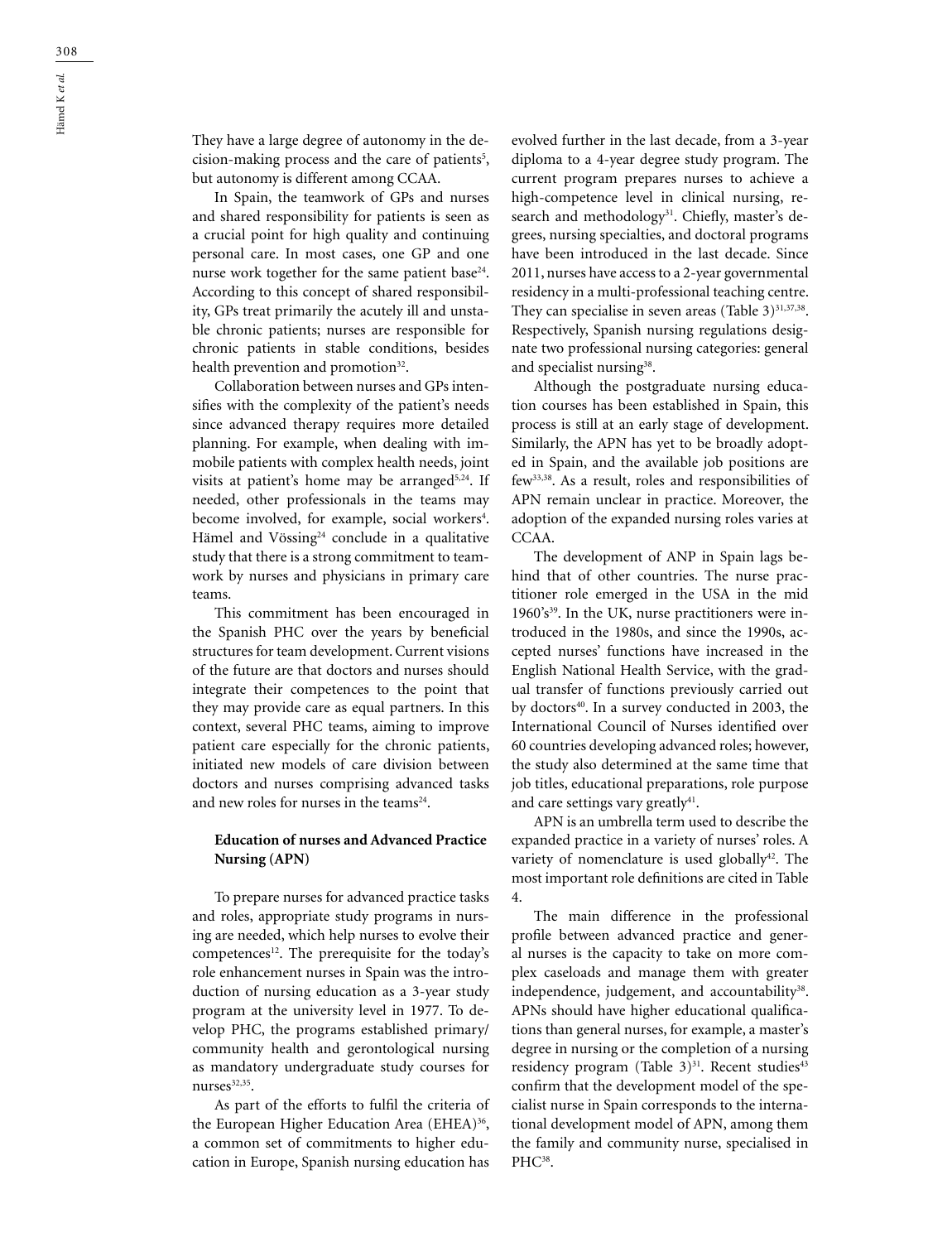**Table 3.** Nursing Education in Spain.

| Introduction of academic nursing education                 | 1977: first undergraduate nursing course      |
|------------------------------------------------------------|-----------------------------------------------|
|                                                            | 2006: first master program in nursing science |
|                                                            | 2006: first PhD program in nursing            |
| Required education for registered nurses                   | 1977: 3-year bachelor (former diploma)        |
|                                                            | 2008/09: 4-year Bachelor                      |
| Primary/community health care in nursing science curricula | 1990: Compulsory in the bachelor's curriculum |
| Special training PHC nurses                                | 2005: legal base for 2-year residency         |
|                                                            | 2011: initiation of 2-year residency program  |
| Nursing specialisations for general nurses in residency    | . obstetric-gynaecological/midwifery          |
| programs                                                   | mental health                                 |
|                                                            | . occupational/work related health            |
|                                                            | . geriatrics                                  |
|                                                            | . primary/family and community                |
|                                                            | . medical-surgical nursing                    |
|                                                            | paediatric nursing                            |

Sources: Romero-Colado<sup>44</sup>; López<sup>32</sup>; Real Decreto<sup>45</sup>; Robson and Griffiths<sup>46</sup>, elaborated by authors.

| Table 4. Definitions of Advanced Practice Nursing. |  |  |  |
|----------------------------------------------------|--|--|--|
|----------------------------------------------------|--|--|--|

| Institution                                                                      | <b>Definition</b>                                                                                                                                                                                                                                                                                                                                                                                                                                                                                                                                                                                                                                                                                          |
|----------------------------------------------------------------------------------|------------------------------------------------------------------------------------------------------------------------------------------------------------------------------------------------------------------------------------------------------------------------------------------------------------------------------------------------------------------------------------------------------------------------------------------------------------------------------------------------------------------------------------------------------------------------------------------------------------------------------------------------------------------------------------------------------------|
| <b>American Nurses</b><br>Association-<br>ANA <sup>47</sup>                      | " is a regulatory title and includes the four roles" (Certified Registered Nurse<br>Anesthetists (CRNAs), Certified Nurse-Midwives (CNMs), Clinical Nurse Specialists<br>(CNSs), and Certified Nurse Practitioners (CNPs). "The core competencies for education<br>and the scope of practice are defined by the professional associations. State law and<br>regulation further define criteria for licensure for the designated scopes of practice. The<br>need to ensure healthcare consumer safety and access to APRNs by aligning education,<br>accreditation, licensure, and certification is shown in Consensus Model for APRN<br>Regulation: Licensure, Accreditation, Certification, and Education" |
| Canadian Nurses<br>Association-<br>CNA <sup>48</sup>                             | "Advanced practice nursing (APN) is an umbrella term for registered nurses (RNs) and<br>nurse practitioners (NPs) who integrate graduate nursing educational preparation with<br>in-depth, specialized clinical nursing knowledge and expertise in complex decision-<br>making to meet the health needs of individuals, families, groups, communities and<br>populations."                                                                                                                                                                                                                                                                                                                                 |
| International<br>Council of Nurses<br>$-$ ICN <sup>49</sup>                      | "A Nurse Practitioner/Advanced Practice Nurse is a registered nurse who has acquired<br>the expert knowledge base, complex decision-making skills and clinical competencies for<br>expanded practice, the characteristics of which are shaped by the context and/or country<br>in which s/he is credentialed to practice. A master's degree is recommended for entry<br>level".                                                                                                                                                                                                                                                                                                                            |
| Understanding<br>of APN in Spain<br>according to<br>Comellas Oliva <sup>31</sup> | This kind of nurse "can concentrate on a specific area of knowledge patient-type by<br>undertaking postgraduate training, where they can develop specific clinical competences.<br>They form an extension of expert practice, thanks to the integration of theoretical<br>knowledge, practice, and the ability to individualise care" <sup>31</sup> (p. 937).                                                                                                                                                                                                                                                                                                                                              |

Source: Elaborated by authors.

The APN roles in Spain integrate research, education, practical experience and management with a high level of professional autonomy, evolving certain skills, such as advanced health assessment, decision-making, and diagnostic reasoning. In addition, the APN plans, implements and evaluates health programs. APN are known also to have advanced clinical competences and provide consultant services to other health workers<sup>50</sup>.

However, Sánchez-Gomez et al.<sup>50</sup> underscored the lack of well-defined task definitions for the APNs, which has resulted in an unclear role in Spain. The autonomy of the CCAA authorities has led to divergent performance across Spain. Each region has created its own distinctive new nursing roles defined as advanced practices according to their needs, with diverse profiles and extended competences, including meeting pa-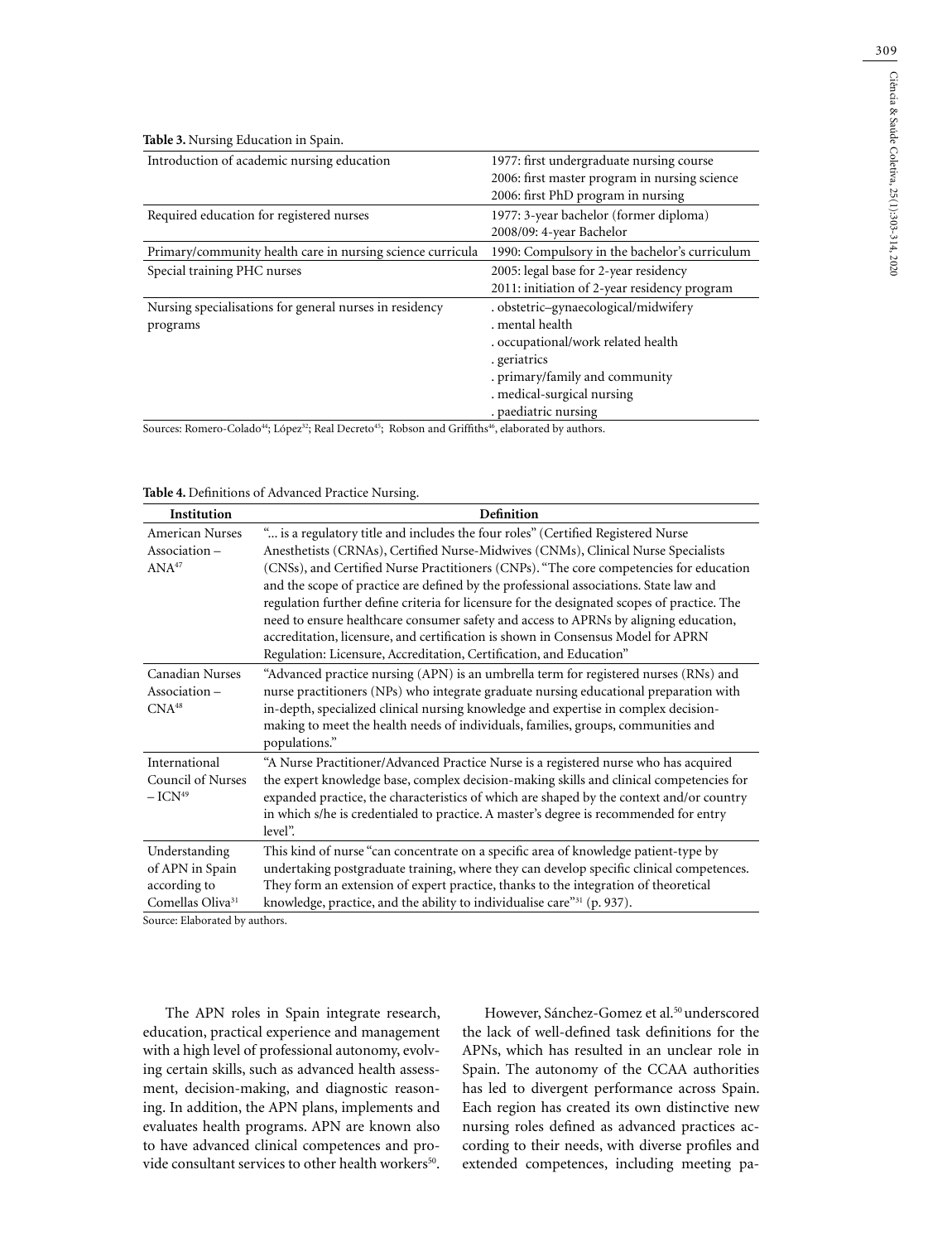tients' needs in complex chronic conditions. For example, in Basque Country the Nurse Continuity Manager and the Nurse Manager of Advanced Competences are responsible for developing care in chronic situations. In Andalusia, Catalonia, Valencia, Navarra, Madrid, Murcia and Aragon, the position of Case Manager Nurse was established to work both in the community and hospitals and help families in coping with complex health situations<sup>50</sup>. Due to the mentioned diversity in job descriptions and regulations, the expansion in nurses' roles has not led to a shared perception of APN throughout Spain, attesting to the difficulty of such developments of this area.

Furthermore, according to Sánchez-Gomez et al. 50 and the APN requirements reviewed by the Spanish National Organisation of Nurse Practitioner Faculty for ANP in 2017<sup>51</sup>, four competencies inherent to the definition of this role and responsibilities in PHC can be described in Table 5.

Another problem in Spain to APN roles is that the legal framework is insufficiently developed<sup>38</sup>, especially for nurses' prescription. In the last 15 years in Spain, nurses prescribing has faced many challenges and even backslides: "from not being a legal issue to implicit legality, explicit illegality"<sup>44</sup>. To date, physicians have controlled the prescription of drugs and health care material. However, in practice, due to protocols and informal verbal

arrangements, nurses were used to prescribing in Spain. Local teams have developed their own procedures to enable nurses to prescribe medications, when necessary, by devising special protocols<sup>24</sup>.

Nevertheless, in July 2015, a Royal Decree (1/2015) reformulated previous prescription-related laws specifying that nurses could prescribe healthcare products and/or supplies related to nursing care, and medications not subject to medical prescription (while eligible for National Health Service coverage)<sup>37</sup>. The decree required that professional organisations of doctors and nurses devise clinical guidelines and protocols for this practice, which then had to be validated by the Healthcare Ministry. Furthermore, it stipulated that a training course (6 ECTS) for nurse prescribing accreditation be required for both general and specialised nursing37,44.

In fact, this right to prescribe is quite limited due to the legislative framework, which broadens the required basic training and includes some restrictions, such as prohibiting nurses from prescribing prescription medication. Despite all hopes and efforts to promote it, the Royal Decree from October 2015 (954/2015) instead rejects prescriptions as a nursing competence and confirms established practice. It only grants nurses the competence of explaining or dispensing medicines, if they have been previously accred-

| Competences                               | Responsibilities                                                                     |
|-------------------------------------------|--------------------------------------------------------------------------------------|
| <b>Advanced Clinic</b>                    | Patients' first contact by telephone assistance, emergencies or planned              |
|                                           | appointments to minor and acute health problems, follow-up chronic patients.         |
|                                           | These demands can be answered with health advice, specific indications or            |
|                                           | drugs prescription. In addition, diagnostic tests, further process monitoring or     |
|                                           | referral to other professionals could be applied. The APN can also interpret the     |
|                                           | results and make clinical judgments, both autonomously and jointly with other        |
|                                           | team members. The prescribing authority allows the APN to start a specific           |
|                                           | treatment or renew a previous one within their specific group of patients.           |
| Management                                | A procedure that allows the APN to refer to socio-health professionals, and vice     |
|                                           | versa.                                                                               |
| Teaching                                  | An active participation in training programs for nursing students and registered     |
|                                           | nurses.                                                                              |
| Research                                  | Evidence-based facilitator, elaborating evidence-based recommendations,              |
|                                           | protocol development and clinical practice guidelines, as well as taking part in the |
|                                           | design of quality standards and indicators, also in patients' assessment and safety. |
| APN requirements in Spain                 | APN should be performing tasks in nine areas of core competence: scientific          |
| by the Spanish National                   | foundation, leadership, quality, practice inquiry, technology and information        |
| Organisation of Nurse                     | literacy, policy, health delivery system, ethics, and independent practice.          |
| Practitioner Faculty (2017) <sup>51</sup> |                                                                                      |

**Table 5.** Competences of the role and APN responsibilities in PHC in Spain.

Source: Sánchez-Gomez et al.<sup>50</sup>, elaborated by authors.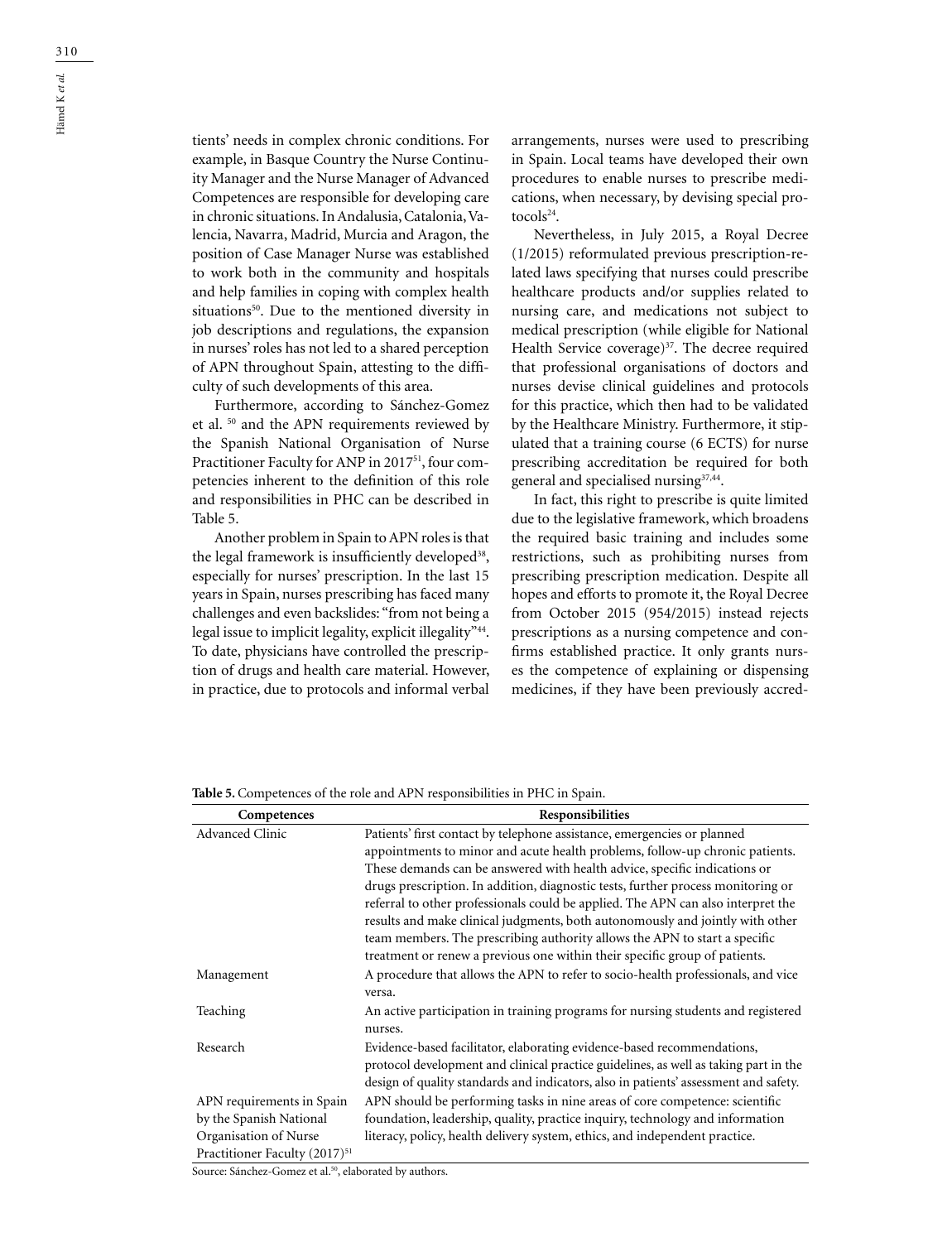311

ited<sup>52</sup>. Such procedures are allowed, if the person prescribing has conducted a medical diagnosis. Simultaneously, it excludes the competence for explaining or dispensing medicines after issuing a nursing diagnosis, and thus, it cultivates further the differences between the CCAA31. Again, since the new regulations concerning nurse's prescription have yet to be clearly defined by all CCAA, they have yet to be implemented $6$ .

Despite the ambiguous legal infrastructure, nurses in Spain regularly prescribe vaccines, antiseptics or antipyretics, supplies for diabetes care, incontinence, and wound care, which are based on clinic guidelines in PHC all related to the nursing care tasks<sup>6,53</sup>. In addition, nurse-prescribing protocols exist for treating minor acute diseases and conditions<sup>30</sup>. It should be noted that despite the differences among CCAA new extended practice regarding prescribing rights for nurses has been regulated and accreditation for advanced practice has been published under the heading of continuous professional development<sup>37,38,52</sup>.

Contrary to the Spanish nursing prescribing experience, England has adopted expanded nursing activities in PHC with the legal permission to prescribe. Practice there shows that the resulting care is similar to the one adopted by doctors, and the same quality of consultation is maintained following chronic conditions<sup>40</sup>.

Finally, the available evaluations of APN in primary care – in the Spanish context and beyond<sup>15,50</sup> – reveal that APN can contribute to the improvement of primary health care manifold, however, further improvement in regard to role clarification, implementation and regulation is still needed.

## **Final considerations**

The possibility of building a 'next generation of nurses' that assume APN roles in PHC is being acknowledged increasingly in many countries – including Spain. Taking a closer look at the situation in Spain by focusing on the role development of PHC nurses and state of evolvement of APN in the context of the Spanish NHS. Our findings indicate:

- After introducing health centres in the mid-1980s, PHC nursing as well as multi-professional, team-based care with well-defined structures and a strong commitment was promoted. With this foundation, PHC centres and the PHC workforce evolved with the capacity to respond continually to changing health needs and new social challenges as well as to health system problems such as budget constraints.

In the last decade, – in concordance with developments in many other countries – innovations in PHC nursing have been introduced, especially involving the care of patients with chronic conditions. Moreover, improved access for people with minor health problems has been deemed a nursing issue. According to our analysis, a strong and well elaborated multi-professional concept of PHC has been beneficial for the further development of nurses' roles and also the progress made in developing APN in Spain. This solid structure facilitated the advancement of nursing competencies in daily routines. This was assisted in Spain by team commitment as well as high education standards for PHC nursing.

The further implementation of educational programs to prepare nurses in Spain for expanded roles can contribute to making PHC more effective and efficient. APN education in Spain is still in its early stages and there is presently only limited evidence available on just how it can contribute best to improve PHC. Although progress has been made toward creating a common framework for nursing education, the fact that the CCAA has yet to produce a well-defined and accepted framework for nomenclature, role definition and responsibilities of Advances Practice Nurses is problematic; as a result, role uncertainties in APN prevail.

 Another barrier to APN in Spain evolving to its full potential is the rejected corresponding legislation. This is particularly vital in the case of nurse prescribing. Legislation has failed to provide the necessary conditions to safeguard nurse prescribing. In the meantime, several health centres and teams have developed their own strategies to explore possibilities of this kind of task shifting and regulate prescribing by nurses in bottom-up processes. The bottom-up initiatives, however, need to be strengthened with top-down support as is evident internationally that nurses can be as effective as doctors in treating certain diseases, even to the extent of prescribing less medication to achieve successful outcomes.

In summary, the nurses have expanded their roles and functions in the primary care in Spain and treat patients side by side with the doctors. However, advanced practice is not broadly adopted and needs to be improved to develop PHC quality further.

Our analysis has only provided an overview on the role development of PHC nurses in the Spanish NHS based on literature. As we have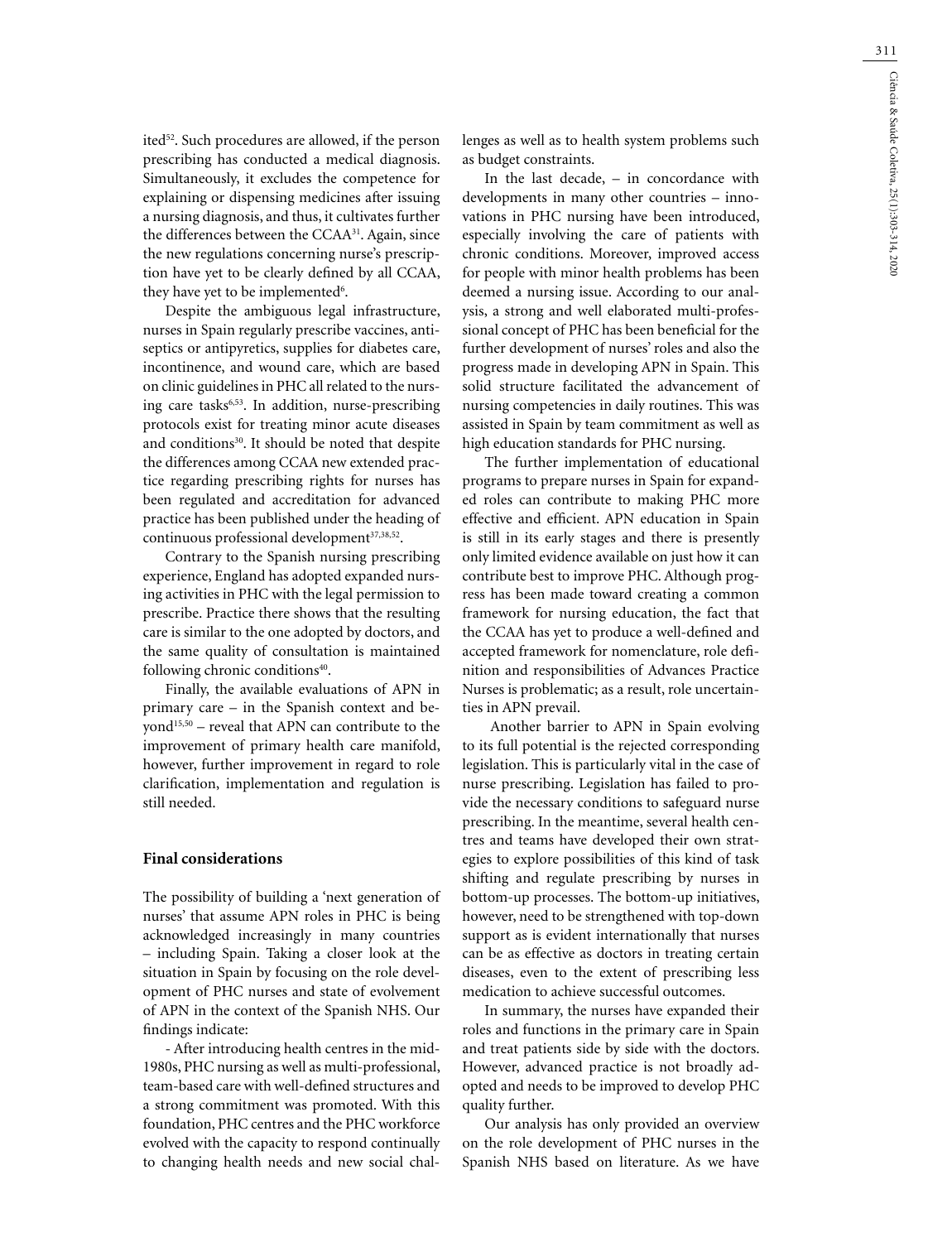shown, further research which considers the specific construction of the NHS in Spain, the PHC model and, more specifically, role concepts and role development for PHC nursing as well as the

state of art of nursing education and legislation for ANP as important context factors to reconstruct progress made as well as future prospects for further developing nursing roles are needed.

### **Collaborations**

K Hämel worked in the conception and design; drafted the article and revised it critically; and approved the final version. BRGO Toso worked in the conception and design; drafted the article and revised it critically; and approved the final version. A Casanova worked in the design; drafted the article and approved the final version. L Giovanella worked in the conception and design; drafted the article and revised it critically; and approved the final version.

#### **Acknowledgements**

The authors thank Virginia Penrose for English language editing and proofreading.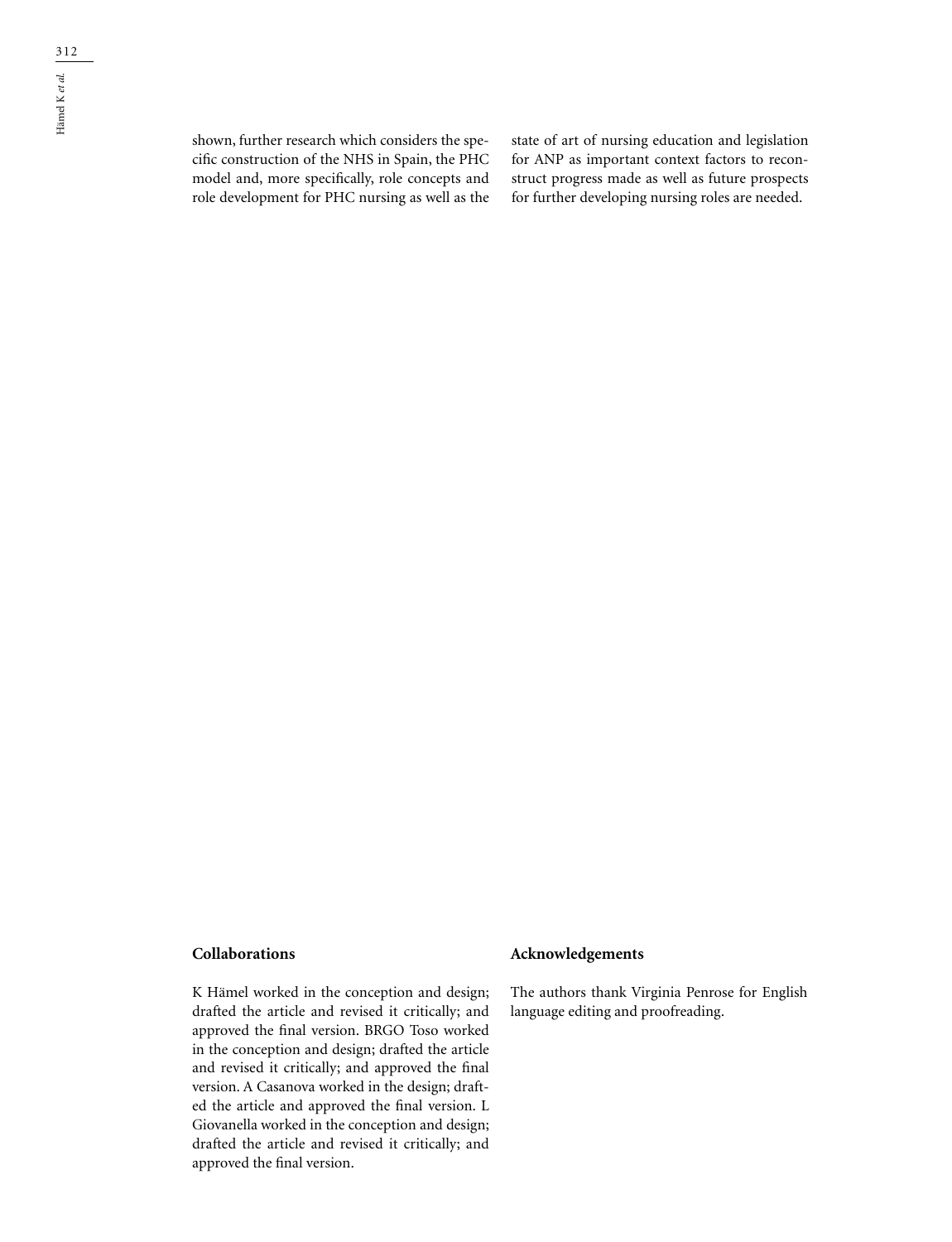#### **References**

- 1. World Health Organization (WHO). Regional Office for Europe & European Observatory on Health Care Systems (European Observatory). *Spain: Health Care Systems in Transition* [Internet]. Copenhagen: WHO Regional Office for Europe; 2000 [cited 2019 Apr 29]. Available from: http://www.who.int/iris/handle/10665/108352
- 2. Hart JT. Primary medical care in Spain. *Br J Gen Pract* 1990; 40(335):255-258.
- 3. Borkan J, Eaton CB, Novillo-Ortiz D, Rivero Corte P, Jadad AR. Renewing primary care: lessons learned from the Spanish health care system. *Health Aff (Millwood)* 2010; 29(8):1432-1441.
- 4. Garcia-Armesto S, Begona Abadia-Taira M, Duran A, Hernandez-Quevedo C, Bernal-Delgado E. Spain: Health system review. *Health Syst Transit* 2010; 12(4):1- 295.
- 5. Dedeu T, Bolibar B, Gené J, Pareja C, Violan C. Spain. In: Kringos DS, Boerma WGW, Hutchinson A, Saltman RB, organizers. *Building primary care in a changing Europe – Case studies*. Copenhagen: WHO Regional Office for Europe; 2015. p. 253-264.
- 6. Bernal-Delgado E, García-Armesto S, Oliva J, Sánchez Martínez FI, Repullo JR, PeñaLongobardo LM, Ridao-López M, Hernández-Quevedo C. Spain: Health system review. *Health Syst Transit* 2018; 20(2):1-179.
- 7. Kringos D, Boerma W, Bourgueil Y, Cartier T, Dedeu T, Hasvold T, Hutchinson A, Lember M, Oleszczyk M, Rotar Pavlic D, Svab I, Tedeschi P, Wilm S, Wilson A, Windak A, Van der Zee J, Groenewegen P. The strength of primary care in Europe: an international comparative study. *Br J Gen Pract* 2013; 63(616):e742-750.
- 8. Kringos DS, Boerma WGW, Hutchinson A, Saltman RB. *Building primary care in a changing Europe*. Copenhagen: WHO Regional Office for Europe; 2015.
- 9. Giovanella L, Stegmüller, K. The financial crisis and health care systems in Europe: universal care under threat? Trends in health sector reforms in Germany, the United Kingdom and Spain. *Cad Saude Publica* 2014; 30(11):2263-2281.
- 10. Organisation for Economic Cooperation and Development, European Observatory on Health Systems and Policies (OECD, European Observatory). *Spain: Country Health Profile 2017, State of Health in the EU*. Paris, Brussels: OECD Publishing, European Observatory on Health Systems and Policies; 2017.
- 11. Hämel K, Vössing C. Gesundheitszentren in Spanien (Centros de Salud). Stuttgart: Robert Bosch Stiftung; 2018.
- 12. Bryar R, Kendall S, Mogotlane SM. *Reforming primary health care: a nursing perspective*. Geneva: International Council of Nurses; 2012.
- 13. Kendall S. *Nursing Perspectives and Contribution to Primary Health Care*. Geneva: International Council of Nurses; 2008.
- 14. Maier CB, Aiken LH. Task shifting from physicians to nurses in primary care in 39 countries: a crosscountry comparative study. *Eur J Public Health* 2016; 26(6):927-934.
- 15. Laurant M, van der Biezen M, Wijers N, Watananirun K, Kontopantelis E, van Vught AJ. Nurses as substitutes for doctors in primary care. *Cochrane Database Syst Rev* [serial on the Internet]. 2018 [cited 2019 Apr 29]; 7:1-111. Available from: https://doi.

org/10.1002/14651858.CD001271.pub3

- 16. Freire JM. La atención primaria de salud y los hospitales en el Sistema Nacional de Salud. In: Navarro Lopez V, organizer. *El Estado de Bien Estar en España*. Madrid: Tecnos; 2004. p. 239-291.
- 17. Pereira AMM, Lima LD, Machado CV, Freire JM. Descentralização e regionalização em saúde na Espanha: trajetórias, características e condicionantes. *Saude Debate* 2016; 39(n. esp.):11-27.
- 18. Maciá-Soler L, Moncho Vasallo J. Sistema nacional de salud español: características y análisis. *eglobal* 2007;  $6(1):1-14.$
- 19. Indicatores Clave Sistema Nacional de Salud (IN-CLASNS) [Internet Database]. [cited 2019 Apr 04]. Available from: http://inclasns.msssi.es/main.html
- 20. Statista. *Human development index score of Spain in selected years from 1990 to 2017* [Internet Database]. [cited 2019 Apr 15]. Available from: https://www.statista.com/statistics/877134/human-development-index-of-spain/
- 21. OECD Data Spain [Internet Database]. [cited 2019 Apr 16]. Available from: http://data.oecd.org/spain. htm
- 22. Legido-Quigley H, Pajin L, Fanjul G, Urdaneta E, McKee M. Spain shows that a humane response to migrant health is possible in Europe. *Lancet Public Health* 2018; 3(8):e358.
- 23. Repullo-Labrador JR. La sostenibilidad de las prestaciones sanitarias públicas. In: Presno Linera MA, organizer. *Crisis económica y atención a las personas y grupos vulnerables* [Internet]. Oviedo: Universidad de Oviedo; 2012. (Procuradora General del Principado de Asturias, Procura 2). [cited 2019 Apr 30]. Available from: https://presnolinera.files.wordpress. com/2013/09/crisis-econc3b3mica-y-atencic3b3n-a -las-personas-y-grupos-vulnerables.pdf
- 24. Hämel K, Vössing C. The collaboration of general practitioners and nurses in primary care: a comparative analysis of concepts and practices in Slovenia and Spain. *Prim Health Care Res Dev* 2017; 18(5):492-506.
- 25. Gorrotxategi Gorrotxategi P, García Vera C, Graffigna Lojendio A, Sánchez Pina C, Palomino-Urda N, Rodríguez Fernández-Oliva CRR, Villaizán Pérez C, Vincent ES, Vallejo MDC, Miembros de la Junta Directiva y de las asociaciones federadas de la EAPap. Situación de la Pediatría de Atención Primaria en España en 2018. *Ref Pediat Aten Primaria* 2018; 20(79):e89-e104.
- 26. Sánchez Fernández C, Espinosa FV, Sánchez Bayle M. *Los años de la crisis en Atención Primaria. (2) Recorte en los recursos humanos* [página na Internet]. Actasanitaria; 2019. [cited 2019 Apr 12]. Available from: https://www.actasanitaria.com/los-anos-de-la-crisis-en-atencion-primaria-2-recorte-en-los-recursos -humanos/
- 27. Jauregui ML, Silvestre C, Valdes P, Gaminde I. Qualitative Evaluation of the Implementation of an Integrated Care Delivery Model for Chronic Patients with Multi-Morbidity in the Basque Country. *Int J Integr Care* 2016; 16(3):9.
- 28. Ministry of Health Social Services and Equality (MoHSE). *Annual Report on the National Health System of Spain 2016 - Summary*. Madrid: MoHSE; 2017.